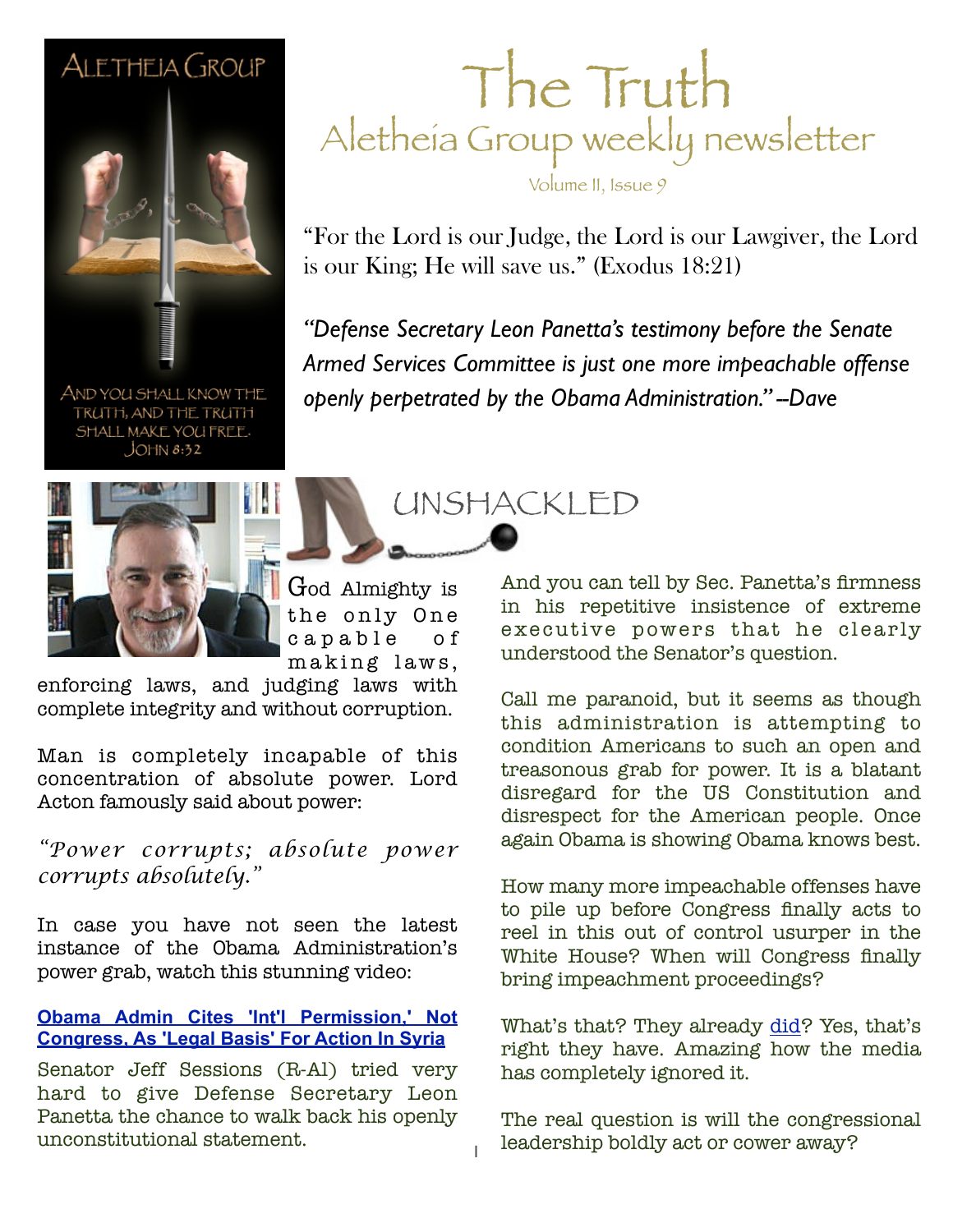## FROM THE FOUNDERS



**The Founders began the American Revolution to throw off the chains of tyranny. King George III had so abused his power, with the aid of his compliant Parliament, to the point war was the only option. In writing the US Constitution, the Framers knew they needed a separation of powers to preclude any form of tyranny. The protections built into the Constitution assumed a Congress that would impeach any act of tyrannical takeover. Now is the time to institute those congressional powers.**

*"The accumulation of all powers, legislative, executive, and judiciary, in the same hands, whether of one, a few, or many, and whether hereditary, self-appointed, or elective, may justly be pronounced the very definition of tyranny."* James Madison, *Federalist 47*.

It is Congress' constitutional duty to impeach the President or federal judge who violates his or her oath of office. It is also Congress duty to expel any member of Congress for the same offense. The threat of conviction under impeachment or expulsion by the constitutional powers enumerated to Congress was the mechanism the Framers of the US Constitution provided to stop any type of tyranny.

Unfortunately we have a feeble GOP leadership and a complicit and diabolical Democrat leadership currently running both houses of Congress. How is it that most of the 435 duly-elected representatives completely ignore or pay lip service to the wishes of WE the People? They do not fear us; in fact they patronize us at best and loathe us at worse.

We at Aletheia Group have been calling for the impeachment of Barack Obama and resignations of many of his cabinet members for quite some time. While quite a bit of internet chatter on the Obama Administration's numerous constitutional violations can be found, the main topic in the public discourse is the economy in general and rising gas prices specifically.

In other words, Americans are more concerned with their wallets and bottom lines than they are with their liberties. Those would not become a concern for far too many Americans until *after* they lose them.

Our Founders relied on the constant vigilance of the electorate to keep our government within its constitutional powers. If WE the People are not good stewards of our own personal liberties, then who will be?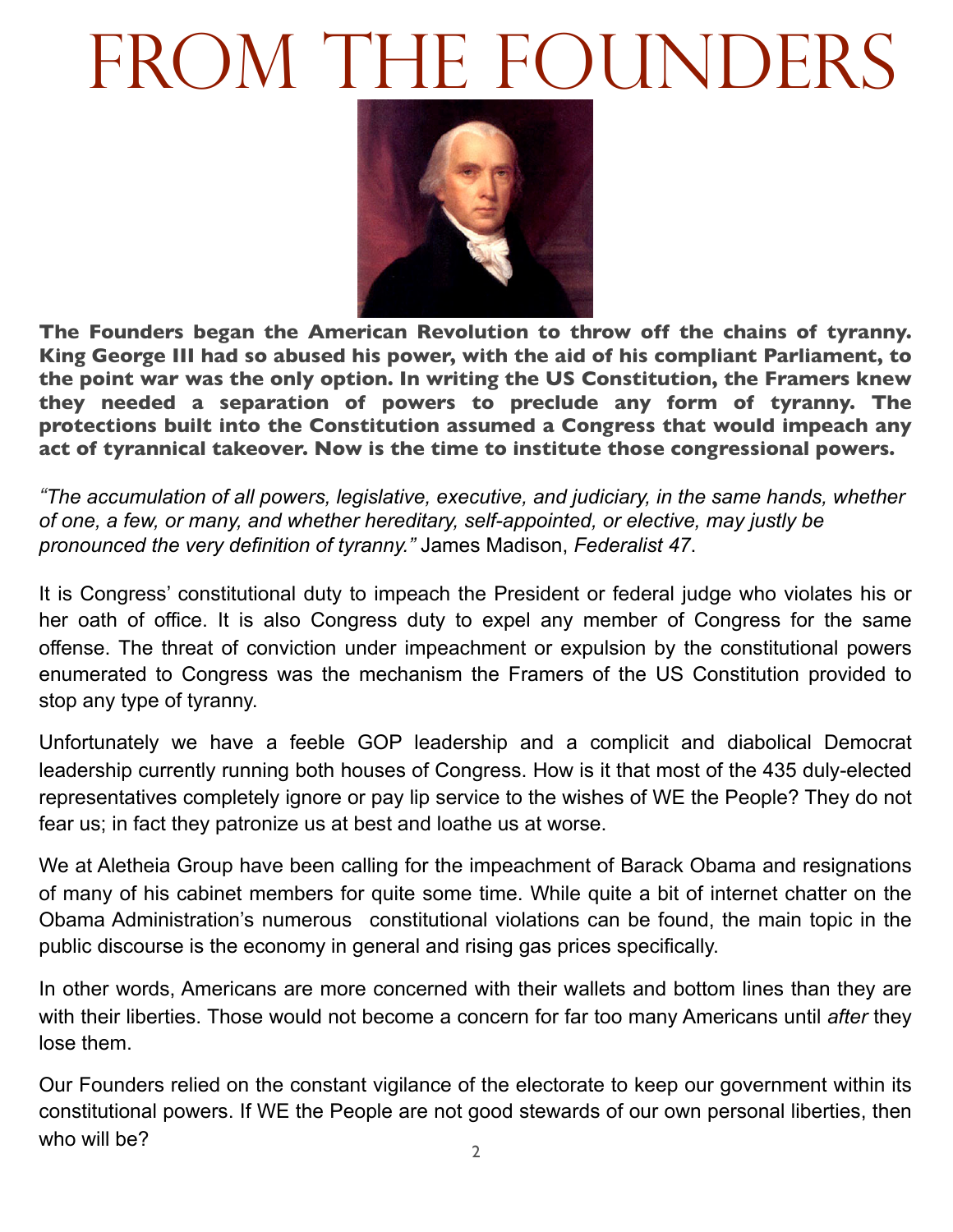# FROM THE PULPIT

"Men are liable to sin in proportion to the temptation and possibility of escaping punishment. In a nation the individuality seems to be lost, and men acting in masses seem to think they are more likely to escape. Therefore, the worst crimes are committed by men in their national capacity. If we as a nation refuse to put restraints on our national iniquity, then are we individually responsible." New York Times [article,](http://www.nytimes.com/1860/05/21/news/sermon-political-corruption-rev-jr-sloane-degradation-political-parties.html) dated May 21, 1860, reporting about a sermon on political corruption given by Rev. J.R. Sloane the night prior.

That is not a typo; the quote above is from a New York Times article in 1860. The link does not provide the whole article, but enough is given to understand that a man of God preached from the pulpit against political corruption in a way that would have 90% of pastors todays hiding under their pulpits.

Rev. Sloane even reportedly mocked back then what many pastors today use as an excuse not to preach on politics:

*"'the sole business of the clergy in the pulpit was to preach Christ and him crucified,' meaning that the clergy had no right to preach about politics."*

Rev. Sloane wondered if there was a man who would "respond to such a sentiment." Today you would be hard-pressed to find one in the pulpit. Now of course many recently railed against the President for his stepping on our First Amendment right of free exercise of religion, but nary a pastor called for his impeachment. And nary a pastor will call for Obama's impeachment for Sec. Panetta's performance before the Senate Armed Services Committee.

Granted many a clergy is calling on Americans to vote these people out, but the US Constitution did not empower Congress with prosecutorial powers just to have voters wait around every election to undo tyrannical acts. Every elected and appointed federal official swears an oath to the Constitution and when that oath is violated they should be dealt with swiftly.

Would to God more pastors today find the courage to preach like Rev. Sloane.